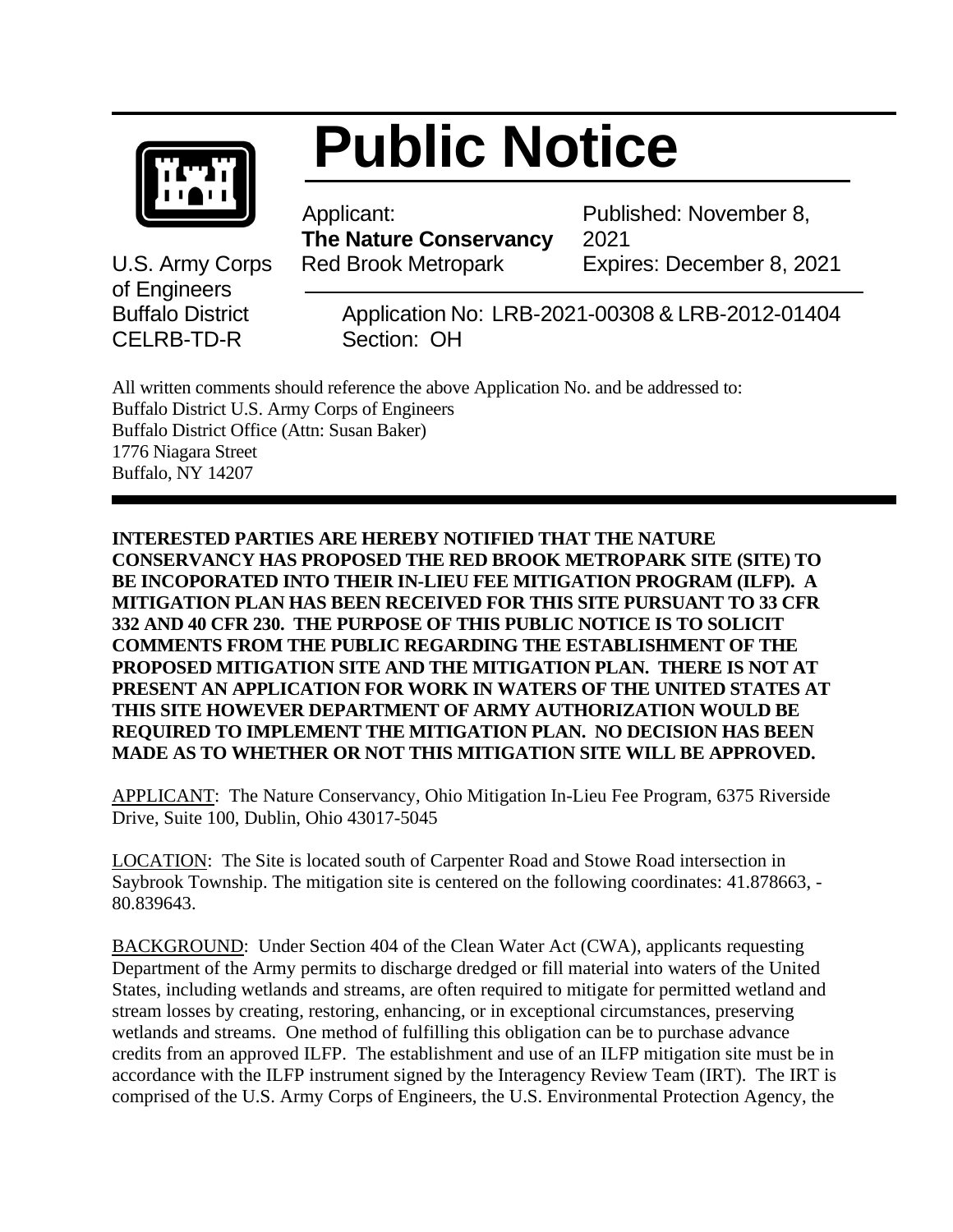U.S. Fish and Wildlife Service (USFWS), the U.S. Department of Agricultural Natural Resources Conservation Service, the Ohio Environmental Protection Agency, and the Ohio Department of Natural Resources. The Nature Conservancy ILFP was approved in December of 2014 and is authorized to provide wetland and stream mitigation via sale of advance credits in forty-four service areas within the State of Ohio, including the Chagrin-Ashtabula River Service Area (8-digit Hydrologic Unit Code (HUC) 04110003).

The Site is proposed to be used to fulfill mitigation obligations assumed by The Nature Conservancy through sale of advance wetland and stream credits in the Chagrin-Ashtabula River Service Area (HUC 04110003). To date, 15.7 advance wetland credits and 1,670 advance stream credits have been sold in the Chagrin-Ashtabula River Service Area.

SITE DESCRIPTION: The 46.7-acre mitigation site is part of a 146-acre Red Brook Metropark owned by Ashtabula County Metroparks. The Site was a former golf course that is gradually being restored. NOAA Coastal and Estuarian Land Conservation Program and Clean Ohio grants were utilized by Ashtabula Metroparks for land acquisition. However, no funds were provided for active restoration within the identified mitigation area. Ashtabula Metroparks will continue to own the property in fee simple and has agreed to permanently protect the entire area (wetlands, streams, and upland buffer) associated with this project under an Environmental Covenant. The surrounding terrestrial habitats for the project area are deciduous forest, agricultural fields, and developed land. The Site contains emergent and forested wetlands; perennial, intermittent, and ephemeral streams; and upland habitat.

PROJECT DESCRIPTION: The proposed goals and work plan for the Site are described below:

- Restore 269 LF of an unnamed perennial tributary to Red Brook (Mitigation Type 1 Activity Level 1);
- Restore 3,091 linear feet (LF) of Red Brook (Mitigation Type 1 Activity Level 4);
- Restore 275 LF of an unnamed intermittent tributary to Red Brook (Mitigation Type 1 Activity Level 1)
- Re-establish 9.6 acres of forested (PFO) wetlands in areas that have existing hydric soils;
- Rehabilitate 0.2 acres of PFO and PEM wetlands by re-establish hydrology, removing invasive plants and planting native hydrophytes as replacements;
- Re-establish 10 acres of upland forest buffer for wetlands.

In accordance with the credit generation ratios portrayed in Table 3 of the Red Brook Metropark In-Lieu Fee Mitigation Plan, The Nature Conservancy proposes to generate a total of 12.2 wetland credits and 3,904 stream credits to offset wetland and stream impacts permitted by the Corps of Engineers or other agencies (see table below). The credits generated would be used to fulfill the mitigation obligations assumed by The Nature Conservancy through the sale of advance wetland and stream credits within the Chagrin-Ashtabula River Service Area.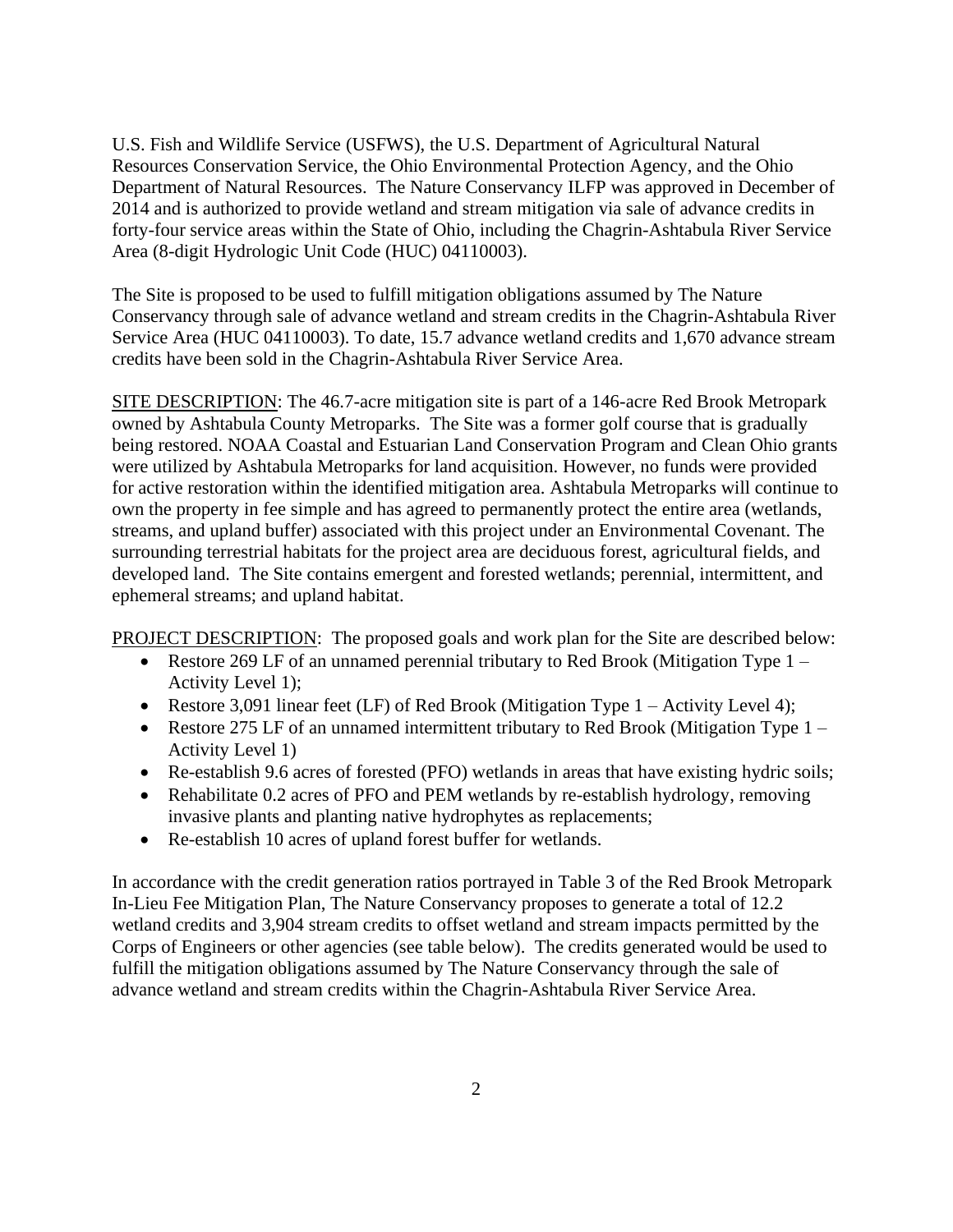| <b>Resource Type</b>                                         | <b>Method of</b><br><b>Compensation</b> | Acres $(ac)/$<br>Linear<br>$\text{Fect (LF)}$ | <b>Estimated</b><br><b>Credit</b><br><b>Ratio</b> | <b>Estimated</b><br>Wetland<br><b>Credits</b> | <b>Estimated</b><br><b>Stream</b><br><b>Credits</b> |
|--------------------------------------------------------------|-----------------------------------------|-----------------------------------------------|---------------------------------------------------|-----------------------------------------------|-----------------------------------------------------|
| Red Brook                                                    | Type 1, Level 4                         | 3,091 lf                                      | 1:1                                               | --                                            | 3,091                                               |
| <b>Unnamed Perennial</b><br><b>Tributary to Red Brook</b>    | Type 1, Level 1                         | 269 lf                                        | 2:1                                               |                                               | 538                                                 |
| <b>Unnamed Intermittent</b><br><b>Tributary to Red Brook</b> | Type 1, Level 4                         | $275$ lf                                      | 1:1                                               |                                               | 275                                                 |
| <b>Forested Wetlands</b><br>(PFO)                            | Re-establishment                        | 9.6                                           | 1:1                                               | 9.6                                           | --                                                  |
| <b>Forested Wetlands</b><br>(PFO)                            | Rehabilitation                          | 0.2                                           | 1:2                                               | 0.1                                           |                                                     |
| <b>Upland Buffer</b><br>$(100\text{ft})$                     | Re-establishment                        | 10.0                                          | 1:4                                               | 2.5                                           | --                                                  |
|                                                              |                                         |                                               | <b>TOTAL:</b>                                     | 12.2                                          | 3,904                                               |

The entire Red Brook Metropark In-Lieu Fee Mitigation Plan, including site photographs, may be found on the Buffalo District's website along with this Public Notice: <https://www.lrb.usace.army.mil/Missions/Regulatory/Public-Notices/>

The plan includes the mitigation work plan as well as other required mitigation plan elements. All portions of the plan are subject to review and approval by the IRT and Corps of Engineers.

Comments or questions pertaining to the work described in this notice should reference the Application Number and be directed to the attention of Susan Baker, who can be contacted at the above address, by calling (716) 879-4474, or by email at Susan.L.Baker@usace.army.mil. A lack of response will be interpreted as meaning that there is no objection to the work as proposed.

The Ohio Historic Preservation Office (OHPO) Geocortex Viewer (Viewer) was reviewed for eligible or listed historic federal properties at or near the proposed Site. No known listed or eligible federal historic properties were identified within the Site as per the Viewer. The Site does not at present contain any structures and has historically been subject to agricultural activities. The Corps has determined that no historic properties will be affected by the proposed Site establishment. Additional information concerning historic properties or cultural resources should be submitted to the Corps before the end of the comment period of this notice. The Corps will forward the submitted information to the OHPO for their review.

Pursuant to Section 7 of the Endangered Species Act (16 U.S.C. 1531), the Corps of Engineers will consult at the appropriate time with the USFWS to evaluate any potential impacts to Indiana bat, northern long-eared bat, piping plover, and rufa red knot to ensure that the proposed activity is not likely to jeopardize their continued existence or result in the destruction or adverse modification of critical habitat. This notice requests early input from USFWS concerning potential impacts to these species and recommendations for minimization of impacts.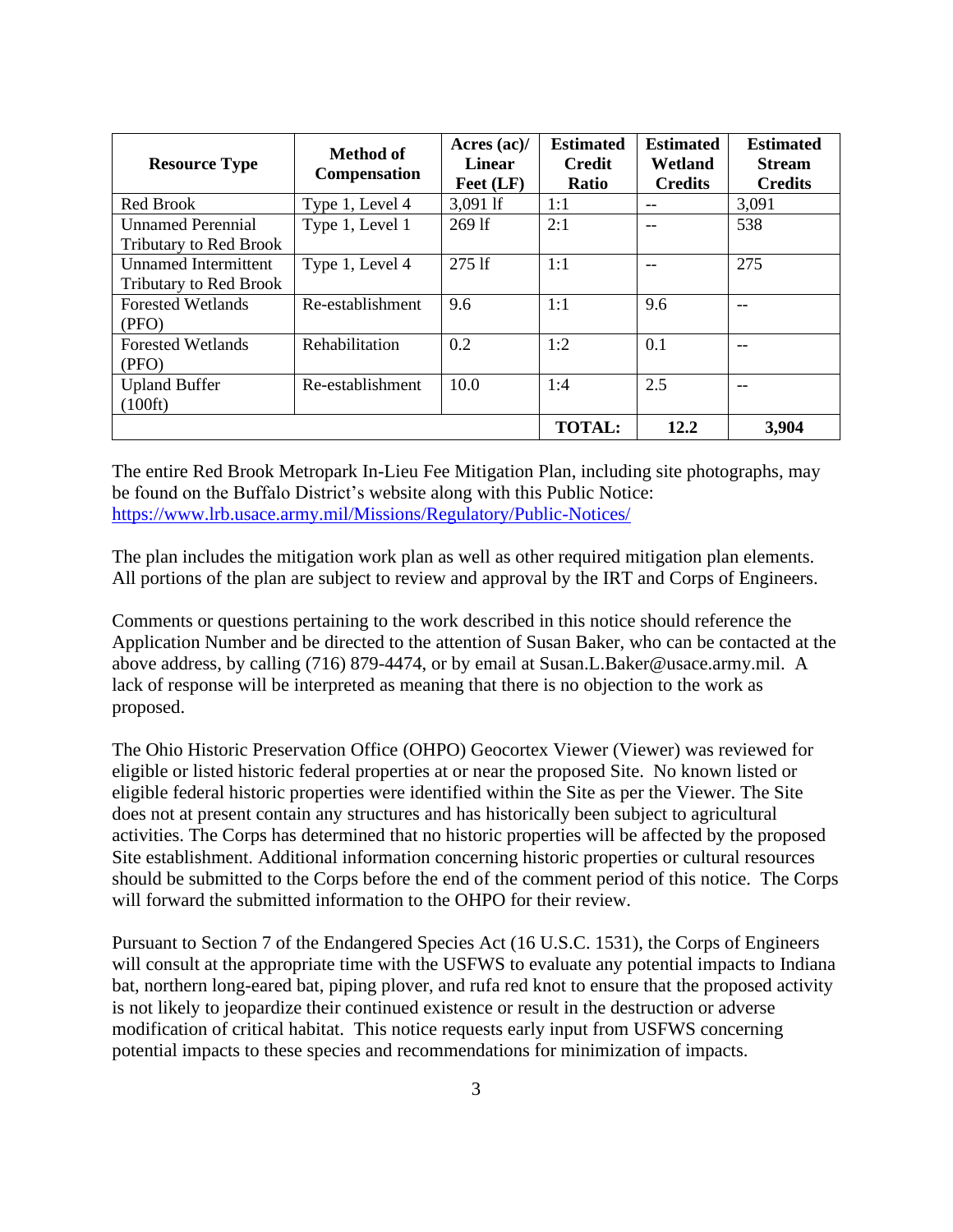This notice is promulgated in accordance with Title 33, Code of Federal Regulations, parts 320- 332. Any interested party desiring to comment on the work described herein may do so by

submitting their comments in writing, so they are received no later than 4:30pm on the expiration date of this notice.

Comments submitted in response to this notice will be fully considered during the review for this proposal. All written comments will be made part of the administrative record which is available to the public under the Freedom of Information Act. The Administrative Record or portions thereof may also be posted on a Corps internet website. **Due to resource limitations, this office will normally not acknowledge the receipt of comments or respond to individual letters of comment.** Copies of comments received will be forwarded to the sponsor and to the members of the Interagency Review Team.

## SIGNED

Steven V. Metivier Chief, Regulatory Branch

NOTICE TO POSTMASTER: It is requested that this notice be posted continuously and conspicuously for 30 days from the date of issuance.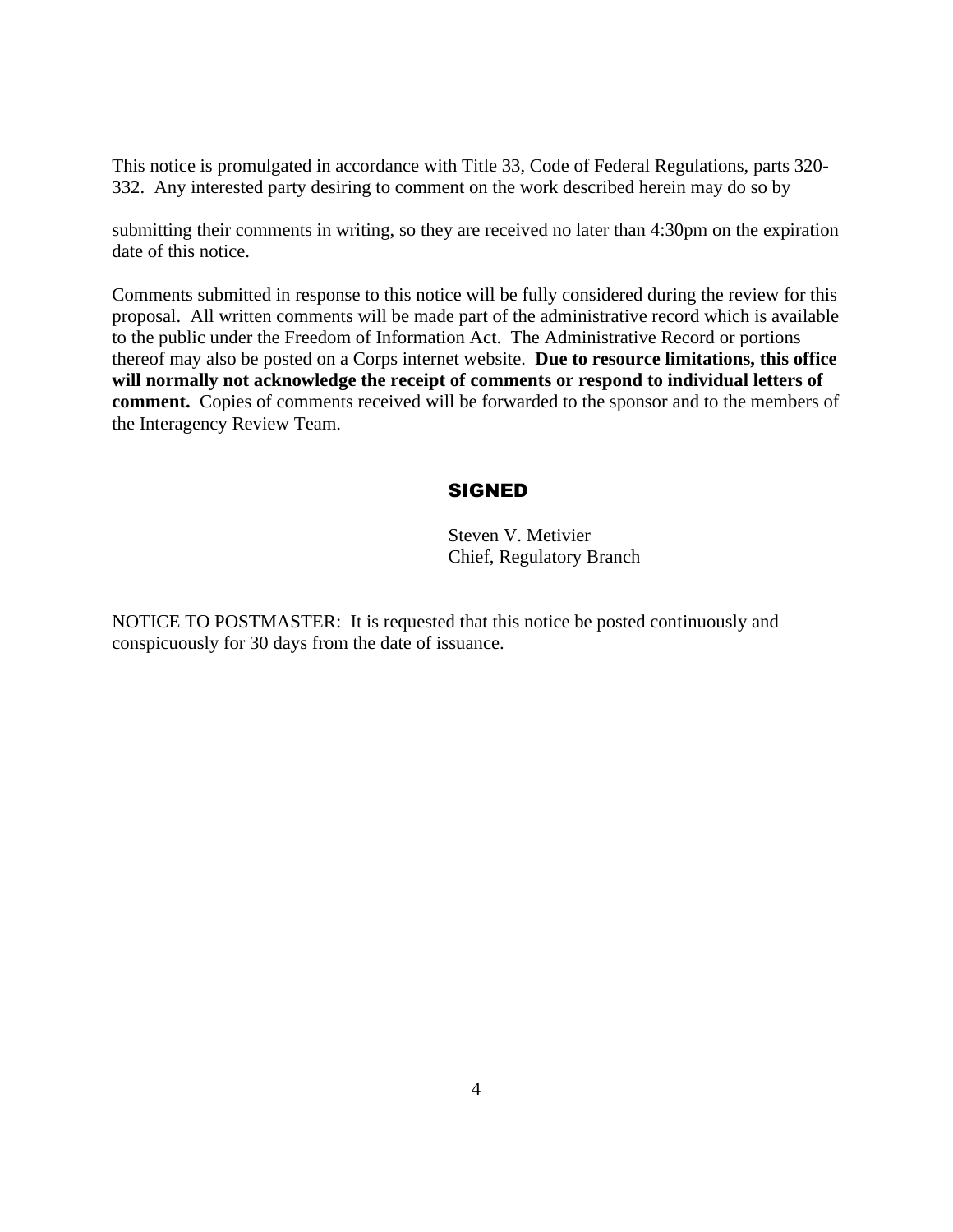

Red Brook Metropark In-Lieu Fee Mitigation Site Location Map

The Nature Conservancy – Red Brook Metropark ILF Site D/A Processing No. LRB-2021-00308 & LRB-2012-01404 Quad: Ashtabula North, OH Ashtabula County, Ohio Sheet 1 of 3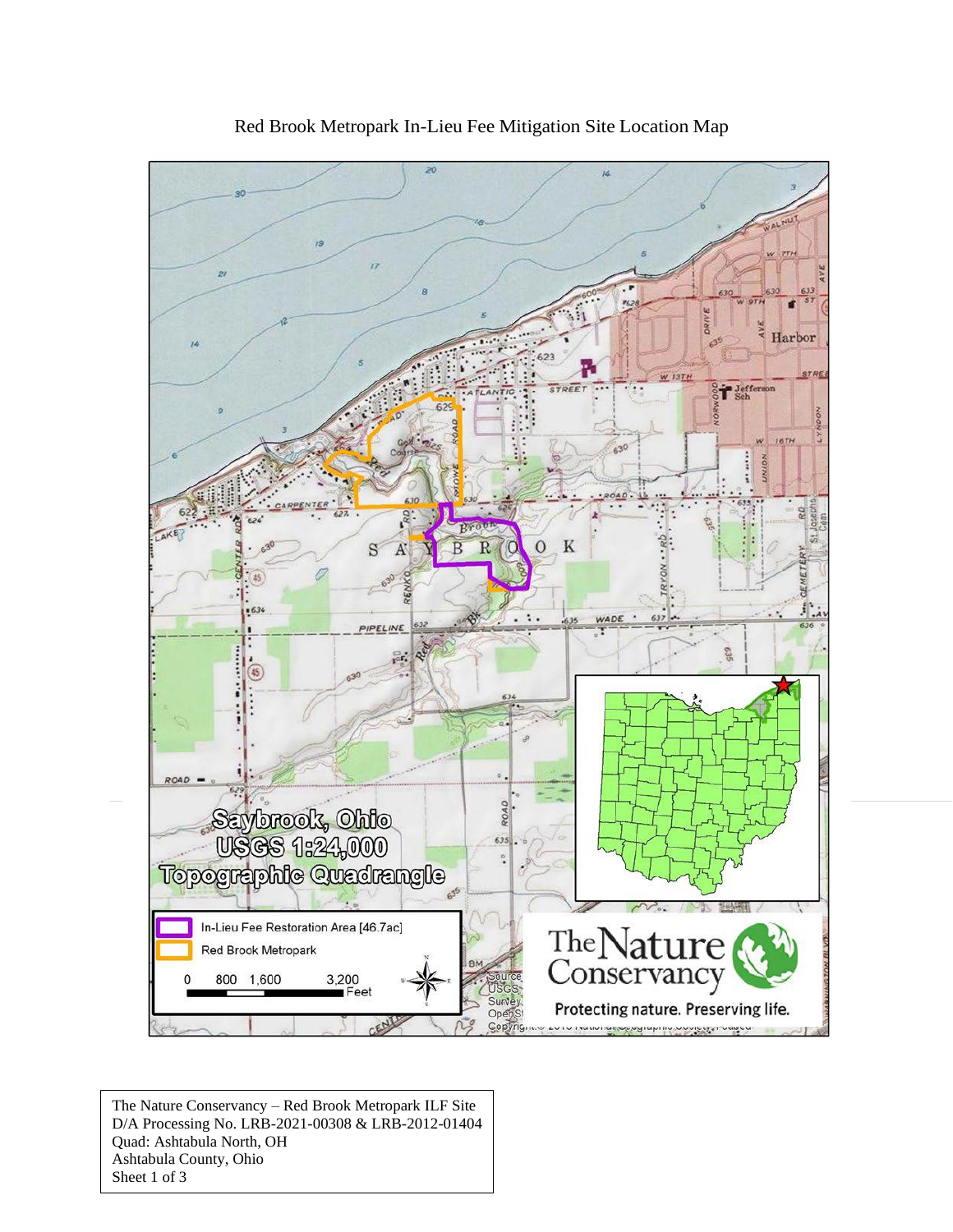

Red Brook Metropark In-Lieu Fee Mitigation Site Aquatic Resources and Other Terrestrial Resources Map (Revisions pending)

The Nature Conservancy – Red Brook Metropark ILF Site D/A Processing No. LRB-2021-00308 & LRB-2012-01404 Quad: Ashtabula North, OH Ashtabula County, Ohio Sheet 2 of 3